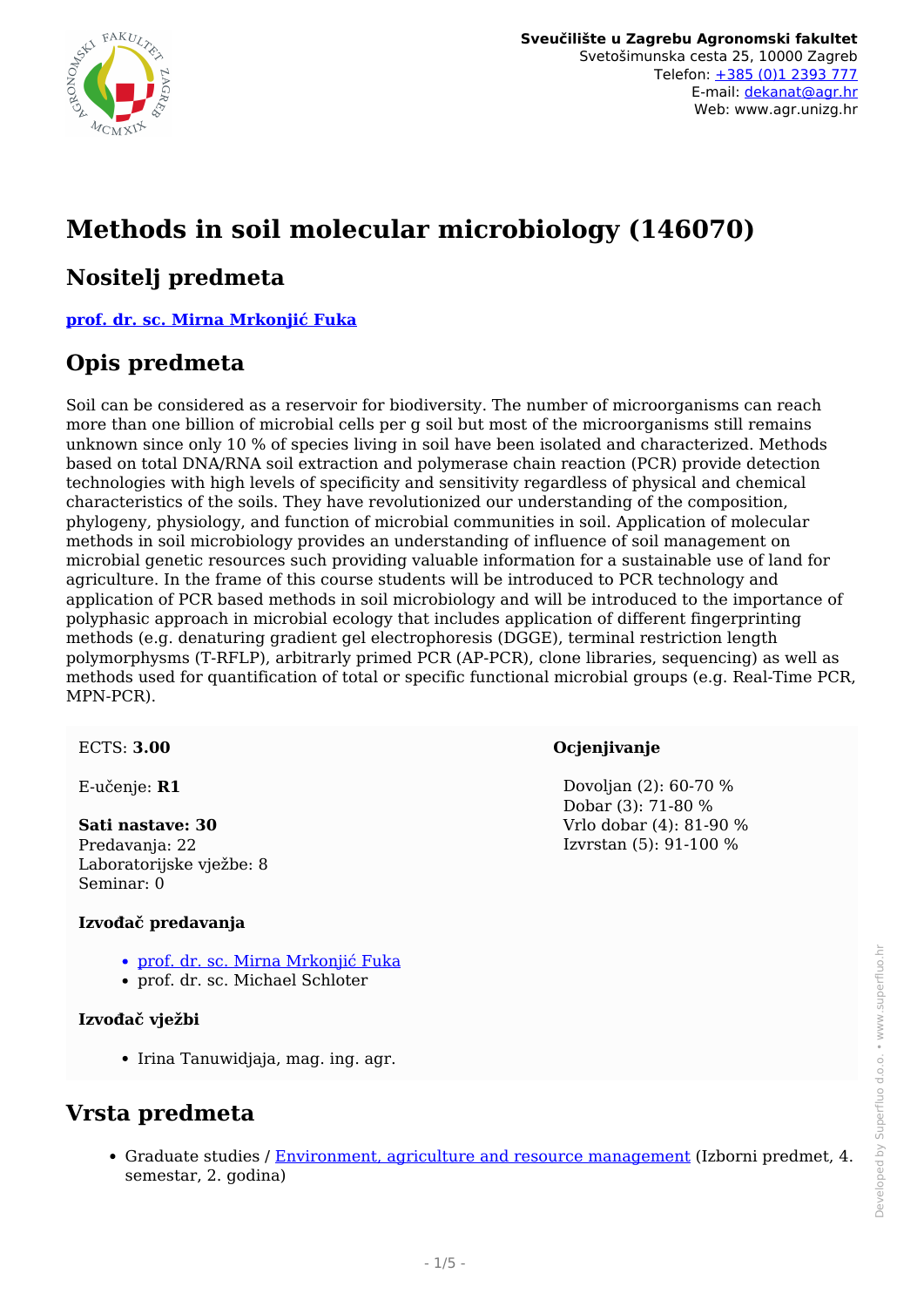

# **Opće kompetencije**

This course introduces students to basic molecular- microbiological methods in studying microbial diversity in soil, food and water. Students will gain necessary theoretical and practical knowledge that could be applied for microbial ecology studies.

# **Oblici nastave**

Lectures

Classical lectures will be supplemented to particular study problems that should be solved in small student's groups. Independent student's work and argumentation will be especially encouraged.

Laboratory practice/exercises Laboratory work will be based on PCR methods to quantify bacteria in soil and to identify bacteria from soil or sediments. The practical work will be organized in small students' groups.

# **Ishodi učenja i način provjere**

| Ishod učenja                                                                                        | Način provjere        |
|-----------------------------------------------------------------------------------------------------|-----------------------|
| To apply molecular methods in soil microbiology                                                     | Oral and written exam |
| To explain application of biomarkers in soil microbiology                                           | Oral and written exam |
| To explain advantages and biases of polymerase chain reaction<br>(PCR) technology                   | Oral and written exam |
| To characterize and detect soil microbial populations by PCR                                        | Oral and written exam |
| To apply procedure and methods for DNA/RNA extraction from<br>bacterial cultures, soil and sediment | Oral and written exam |
| To assess soil microbial indicators by PCR methods                                                  | Oral and written exam |
| To integrate different knowledge in the area of soil ecology                                        | Oral and written exam |

# **Način rada**

### **Obveze nastavnika**

Participation in all the forms of teaching as lectures and consultation, provide teaching materials and assure active communication with the student throughout the semester

#### **Obveze studenta**

Regular attendance and active participation in lectures and exercises

# **Polaganje ispita**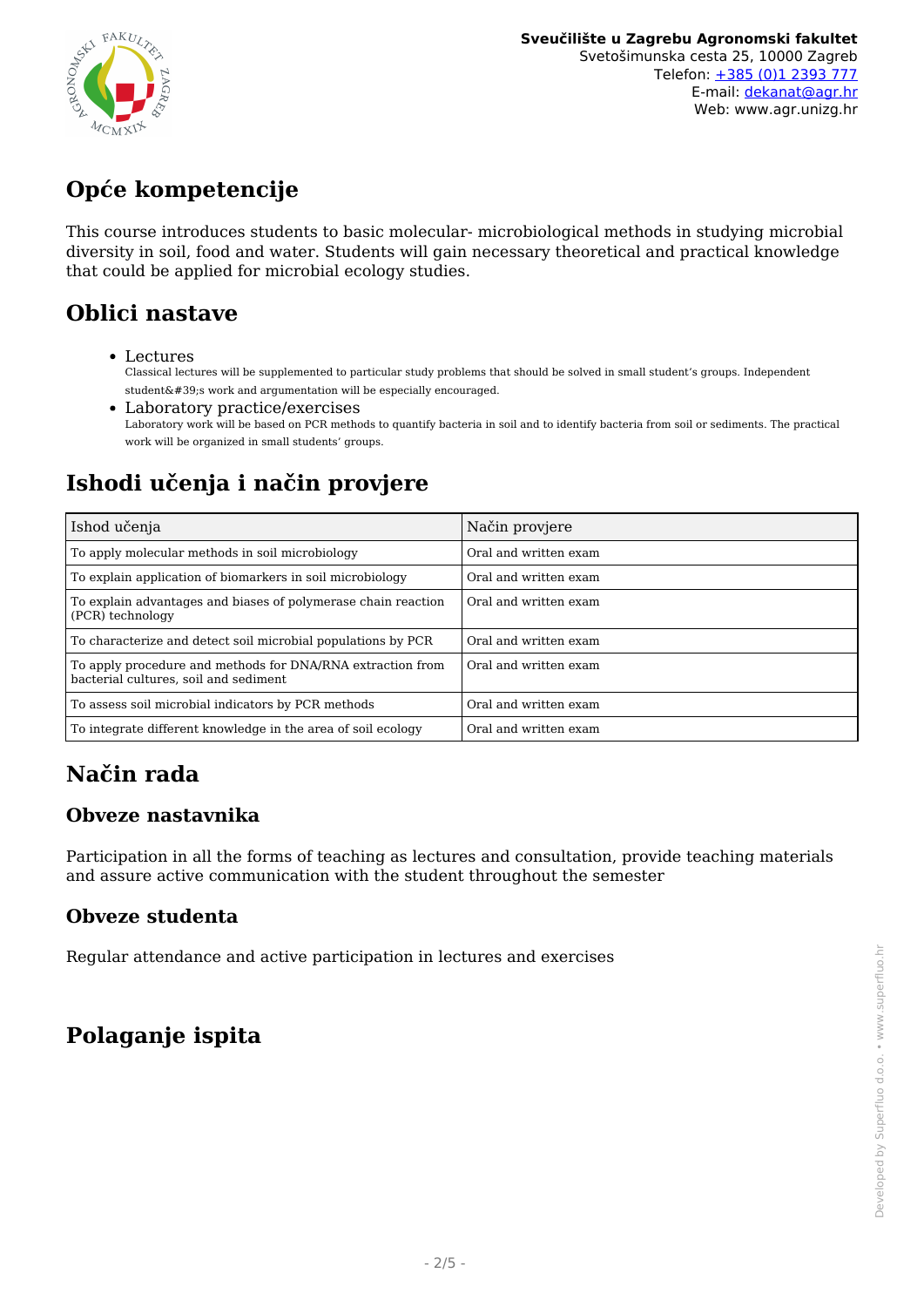

| Elementi<br>praćenja | Maksimalno<br>bodova ili<br>udio u ocjeni | Bodovna skala  <br>ocjena                                   | Ocjena                                                                            | Broj sati<br>izravne<br>nastave | Ukupni broj<br>sati rada<br>prosječnog<br>studenta | ECTS bodovi |
|----------------------|-------------------------------------------|-------------------------------------------------------------|-----------------------------------------------------------------------------------|---------------------------------|----------------------------------------------------|-------------|
| Oral exam            | 50 %                                      | $\degree$ 60 %<br>60-70 %<br>71-80 %<br>81-90 %<br>91-100 % | Nedovoljan (1)<br>Dovoljan (2)<br>Dobar $(3)$<br>Vrlo dobar (4)<br>Izvrstan (5)   | 15                              | 45                                                 | 1.5         |
| Written exam         | 50 %                                      | $\degree$ 60 %<br>60-70 %<br>71-80 %<br>81-90 %<br>91-100 % | Nedovoljan (1)<br>Dovoljan (2)<br>Dobar $(3)$<br>Vrlo dobar (4)<br>Izvrstan $(5)$ | 15                              | 45                                                 | 1,5         |
| Total                | 100 %                                     |                                                             |                                                                                   | 30                              | 90                                                 | 3           |

| Elementi praćenja | Opis | Rok         | l Nadoknada |
|-------------------|------|-------------|-------------|
| Oral exam         |      | Exam period |             |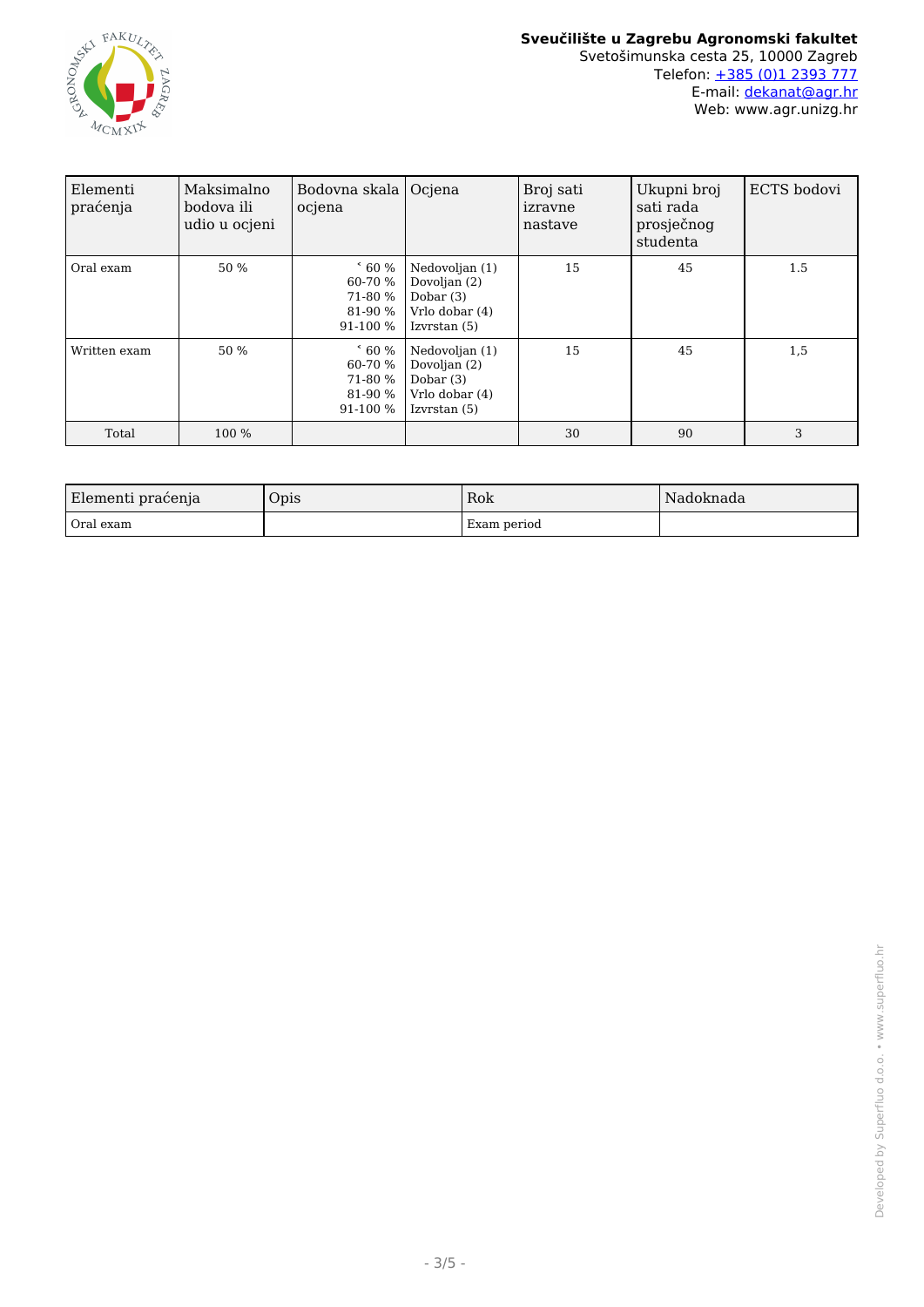

## **Tjedni plan nastave**

- 1. Introduction to methods in microbiology L Culture dependent methods. Culture independent methods. Biases and errors of culture dependent methods in soil microbiology.
- 2. Organization of microbial cells L Organization of microbial cells. Differences in cell wall structure. Genome organization of prokaryotic and eukaryotic cells. Molecular biomarkers.
- 3. Preparation of genomic DNA from microbial cultures L Isolation of microorganisms. Microbial growth. Methodology of DNA isolation from bacterial cultures. Optimized procedures for DNA extraction (Gram positive, gram negative bacteria, plasmid and chromosomal DNA)
- 4. PCR technology and application feasibility L Principles of PCR technology. Advantages and biases of PCR methods. Constructions of primers for specific microbial groups. Specificity of PCR technology. PCR contaminants.
- 5. Direct extraction of DNA/RNA from soil and sediment L Soil sampling and general soil characteristics. Principles of DNA and RNA extraction from soil and sediments. Optimized procedures for simultaneously recover of DNA and RNA.
- 6. Specific DNA sequences for detection of microorganisms in soil L Functional groups (functional genes) and phylogenetic markers (16S rRNA, 18S rRNA, ITS). Tracing of respective microbial groups in time and space.
- 7. Characterisation of the diversity of soil microbial communities: fingerprinting methods L Denaturing gradient gel electrophoresis (DGGE) in microbial ecology. Diversity pattern of soil microbial communities by terminal restriction fragment length polymorphisms (T-RFLP). Application of DGGE and T-RFLP in soil functional microbiology.
- 8. Cloning and modification of PCR products from soil L Assessment of microbial diversity by clone library construction. Rarefaction analysis. Shot gun cloning and metagenomic.
- 9. DNA sequencing in bacterial systematics L Nucleic acid sequencing methods. Sanger $&\#39$ ; s method. Next generation sequencing. Application in soil ecology.
- 10. Quantification of microbial populations by PCR methods Pe-L Principles of Real-Time PCR assay. Application of Real-Time PCR in microbial ecology. Abundance of genes involved in transformation of nutrients in soil.
- 11. Polyphasic approach in soil microbiology: dynamic of microbial communities in time and space Pe-L - Appplication of molecular methods and PCR technology: microbial functions, functioning and potentialities in soils. Microbial respond to soil management practice
- 12. Extraction of total DNA from soil Lab Extraction of total DNA from different soil types
- 13. Characterization of the diversity of soil microbial communities by AP-PCR Lab AP- PCR od soil samples. Cluster analysis of obtained fingerprints
- 14. Quantification of total microbial communities in soil by Real-Time PCR Lab Enumeration of total number of bacteria in soil by Real-Time PCR
- 15. Most probable number PCR (MPN-PCR) to quantify total microbial communities in soil Lab Estimation of total number of microorganisms in soil by MPN-PCR

## **Obvezna literatura**

- 1. de Brujin F.; Molecular microbial Ecology, volume I and II, Wiley Blackwell, 2011
- 2. van Elsas, Trevors J.T., Wellington E.M.H.: Modern soil microbiology, Marcerl Dekker, Inc.,1997
- 3. Kowalchuk G., de Bruijn F., Head I., Akkermans A., van Elsas J. D.: Molecular Microbial Ecology Mannual, Kluwer Academic Publisher, 2004.